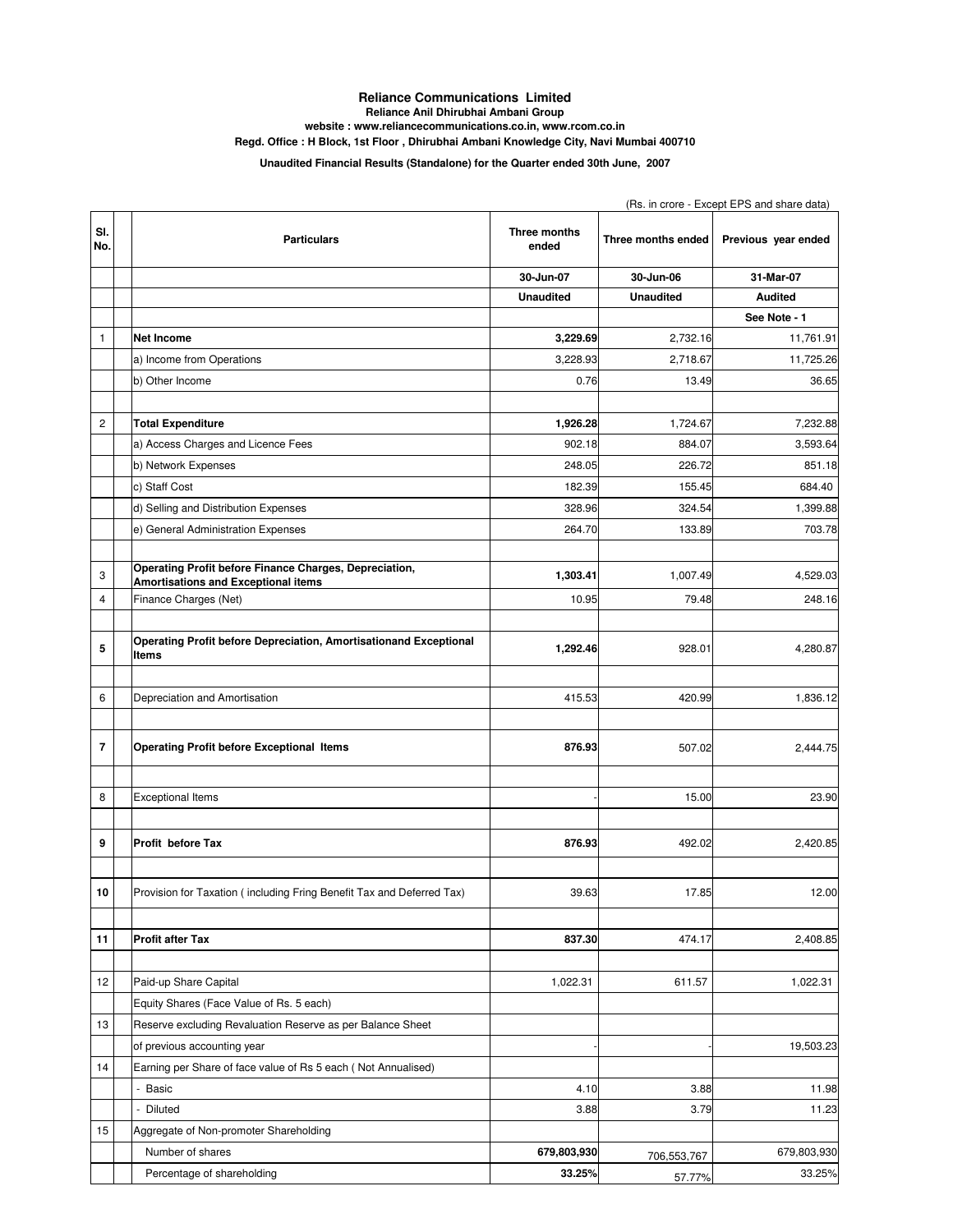|            | <b>Jeginent Analysis</b>                                        |                       |                    | Rs. in Crore        |
|------------|-----------------------------------------------------------------|-----------------------|--------------------|---------------------|
|            | <b>Particulars</b>                                              | Three months<br>ended | Three months ended | Previous year ended |
|            |                                                                 | 30-Jun-07             | 30-Jun-06          | 31-Mar-07           |
|            |                                                                 | <b>Unaudited</b>      | <b>Unaudited</b>   | <b>Audited</b>      |
| 16         | <b>Segment revenue</b>                                          |                       |                    |                     |
|            | a) Wireless                                                     | 2,614.64              | 2,064.10           | 9,211.45            |
|            | b) Global                                                       | 988.85                | 512.21             | 3,616.12            |
|            | c) Broadband                                                    | 251.52                | 142.03             | 756.42              |
|            | d) Investments                                                  |                       |                    |                     |
|            | d) Others / Unallocated                                         | 0.75                  | 13.82              | 36.65               |
|            |                                                                 |                       |                    |                     |
|            | Total                                                           | 3,855.76              | 2,732.16           | 13,620.64           |
|            | Less: Inter segment Revenue                                     | 626.07                | ä,                 | 1,858.73            |
|            |                                                                 |                       |                    |                     |
| 17         | Net after Inter segment Revenue                                 | 3,229.69              | 2,732.16           | 11,761.91           |
|            |                                                                 |                       |                    |                     |
| 18         | <b>Segment results</b>                                          |                       |                    |                     |
|            | Profit / (Loss) before tax and interest from each segment       |                       |                    |                     |
|            | a) Wireless                                                     | 641.87                | 420.64             | 1,890.41            |
|            | b) Global                                                       | 237.53                | 200.80             | 807.37              |
|            | c) Broadband                                                    | 32.22                 | 4.26               | 152.36              |
|            | d) Investments                                                  |                       |                    |                     |
|            |                                                                 |                       |                    |                     |
|            | e) Others / Unallocated                                         | (23.74)               | (39.20)            | (173.01)            |
|            | <b>Total</b>                                                    | 887.88                | 586.50             | 2,677.13            |
|            | Less : Finance Charges (Net)                                    | 10.95                 | 79.48              | 232.38              |
|            | Less : Other Unallocable expenditure net of un-allocable income |                       | 15.00              | 23.90               |
| 19         | <b>Profit Before Tax</b>                                        | 876.93                | 492.02             | 2,420.85            |
|            |                                                                 |                       |                    |                     |
| ${\bf 20}$ | <b>Capital Employed</b>                                         |                       |                    |                     |
|            | (Segment Assets - Segment Liabilities)                          |                       |                    |                     |
|            | a) Wireless                                                     | 9,570.81              | 14,323.96          | 11,977.05           |
|            | b) Global                                                       | 2,812.96              | 3,191.01           | 2,561.31            |
|            | c) Broadband                                                    | 2,151.81              | 1,673.89           | 1,941.79            |
|            | d) Others / unallocated                                         | 23,982.42             | 10,694.49          | 18,613.23           |
|            | Total                                                           | 38,518.00             | 29,883.35          | 35,093.38           |
|            |                                                                 |                       |                    |                     |

**Segment Analysis**